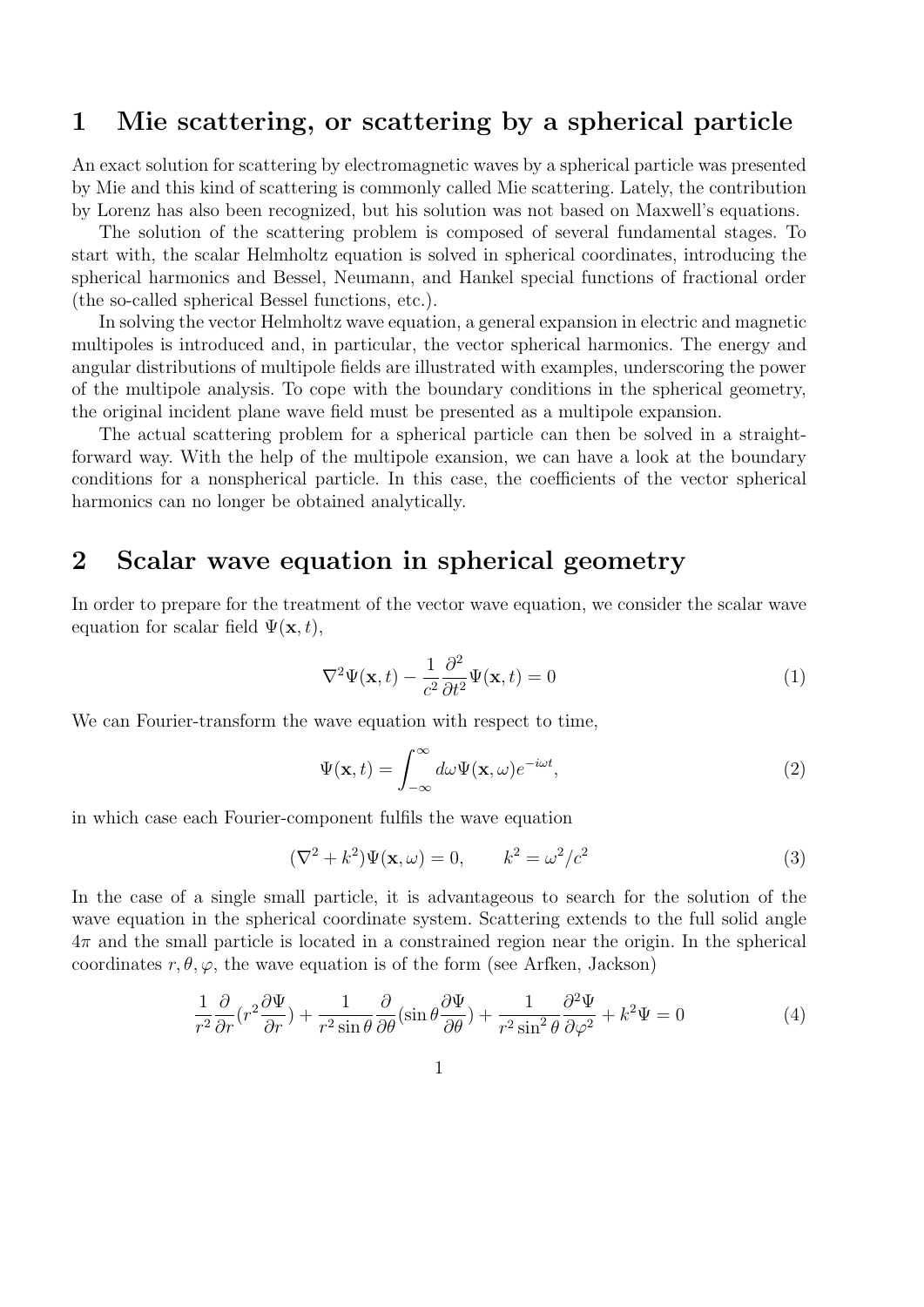The scalar wave equation can be solved by separating the variables so that the part including the angular coordinates is represented by the scalar spherical harmonics functions and the part including the radial dependence is represented by the spherical Bessel, Neumann, and Hankel functions,

$$
\Psi(\mathbf{x},\omega) = \sum_{l,m} f_{lm}(r) Y_{lm}(\theta,\varphi)
$$
\n(5)

The radial part  $(f_{lm}(r))$  fulfils its differential equation independently of the index  $m$ ,

$$
\left[\frac{d^2}{dr^2}\frac{2}{r}\frac{d}{dr} + k^2 - \frac{l(l+1)}{r^2}\right]f_l(r) = 0.
$$
\n(6)

By writing

$$
f_l(r) = \frac{1}{\sqrt{r}} u_l(r) \tag{7}
$$

we obtain

$$
\left[\frac{d^2}{dr^2} + \frac{1}{r}\frac{d}{dr} + k^2 - \frac{(l + \frac{1}{2})^2}{r^2}\right]u_l(r) = 0,
$$
\n(8)

which is the Bessel equation with order  $l + \frac{1}{2}$ . Then, in the most general way,

$$
f_{lm}(r) = A_{lm} j_l(kr) + B_{lm} n_l(kr)
$$
  
=  $\tilde{A}_{lm} h_l^{(1)}(kr) + \tilde{B}_{lm} h_l^{(2)}(kr),$   

$$
h_l^{(1)}(x) = j_l(x) + i n_l(x), \qquad h_l^{(2)}(x) = j_l(x) - i n_l(x), \qquad (9)
$$

where  $j_l, n_l, h_l^{(1)}$  and  $h_l^{(2)}$  are the spherical Bessel, Neumann, and Hankel functions. For example,

$$
j_0(x) = \frac{\sin x}{x},
$$
  
\n
$$
j_1(x) = \frac{\sin x}{x^2} - \frac{\cos x}{x},
$$
  
\n
$$
j_2(x) = (\frac{3}{x^3} - \frac{1}{x})\sin x - \frac{3\cos x}{x^2},
$$
  
\n
$$
n_0(x) = -\frac{\cos x}{x},
$$
  
\n
$$
n_1(x) = -\frac{\cos x}{x^2} - \frac{\sin x}{x},
$$
  
\n
$$
n_2(x) = -(\frac{3}{x^3} - \frac{1}{x})\cos x - \frac{3\sin x}{x^2},
$$
  
\n
$$
h_0^{(1)}(x) = \frac{e^{ix}}{ix},
$$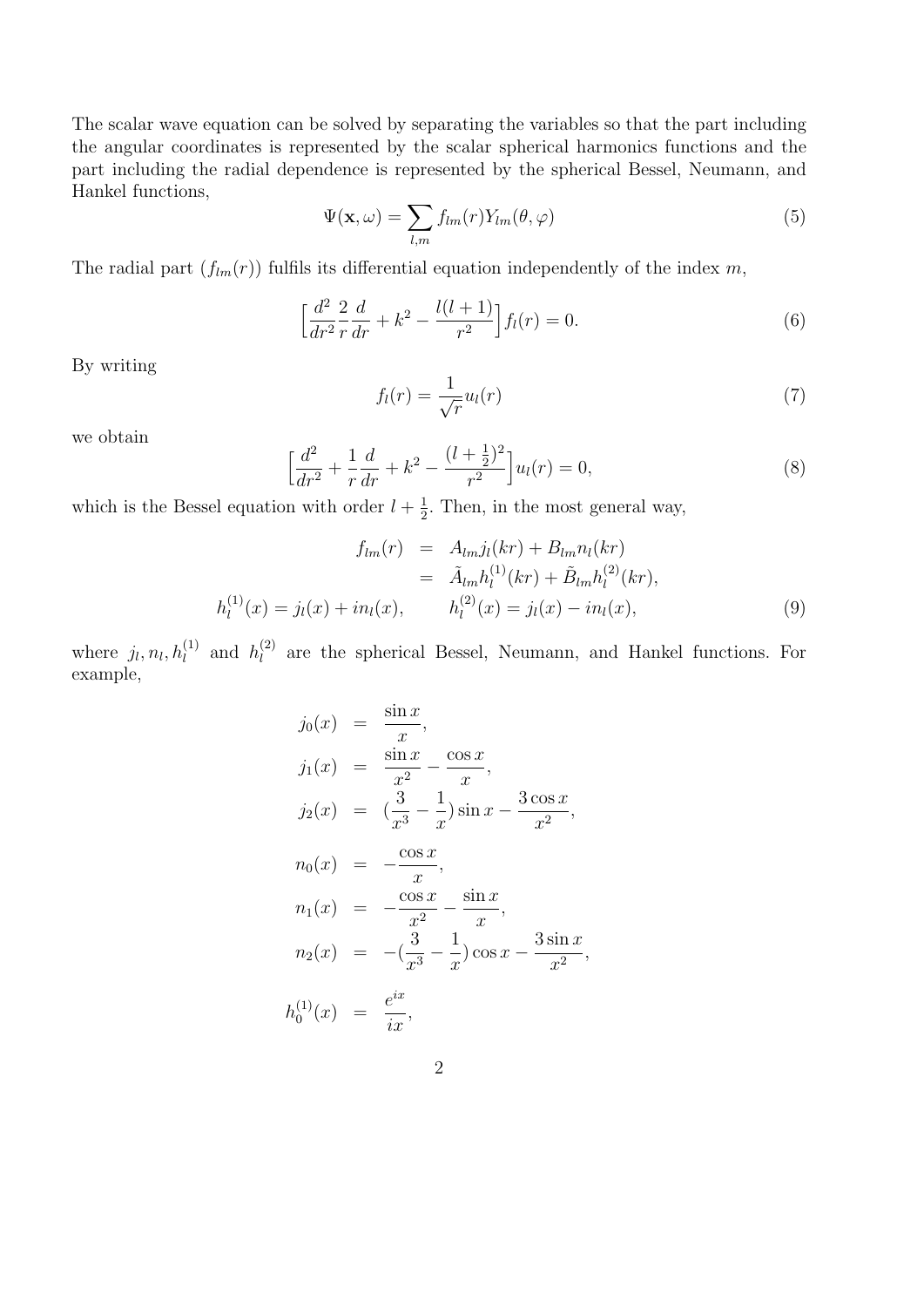$$
h_1^{(1)}(x) = -\frac{e^{ix}}{x}(1 + \frac{i}{x}),
$$
  
\n
$$
h_2^{(1)}(x) = \frac{ie^{ix}}{x}(1 + \frac{3i}{x} - \frac{3}{x^2}).
$$
\n(10)

The functions  $j_l$  and  $n_l$  can be analytically generated using the so-called Rodriques' formulae

$$
j_l(x) = (-x)^l \left(\frac{1}{x} \frac{d}{dx}\right)^l \left(\frac{\sin x}{x}\right)
$$
\n(11)

$$
n_l(x) = -(-x)^l \left(\frac{1}{x} \frac{d}{dx}\right)^l \left(\frac{\cos x}{x}\right) \tag{12}
$$

In the limit  $x \ll 1, l$ , the functions can be calculated using the leading terms of their series expansions,

$$
j_l(x) = \frac{x^l}{(2l+1)!!} \left( 1 - \frac{x^2}{2(2l+3)} + \dots \right),
$$
  
\n
$$
n_l(x) = -\frac{(2l-1)!!}{x^{l+1}} \left( 1 - \frac{x^2}{2(1-2l)} + \dots \right).
$$
\n(13)

Correspondingly, in the limit  $x \gg l$ , we obtain

$$
j_l(x) \approx \frac{1}{x} \sin(x - \frac{l\pi}{2}),
$$
  
\n
$$
n_l(x) \approx -\frac{1}{x} \cos(x - \frac{l\pi}{2}),
$$
  
\n
$$
h_l^{(1)}(x) \approx (-i)^{l+1} \frac{e^{ix}}{x}.
$$
\n(14)

The functions obey the recursive relations

$$
\frac{2l+1}{x}z_{l}(x) = z_{l-1}(x) + z_{l+1}(x),
$$
  
\n
$$
z'_{l}(x) = \frac{1}{2l+1}[lz_{l-1}(x) - (l+1)z_{l+1}(x)],
$$
  
\n
$$
\frac{d}{dx}[xz_{l}(x)] = xz_{l-1}(x) - iz_{l}(x),
$$
\n(15)

where  $z_l(x)$  can be any of the functions  $j_l$ ,  $n_l$ ,  $h_l^{(1)}$  or  $h_l^{(2)}$ . In practical numerical computations, special attention needs to paid to numerical stability, for example, to the direction the recursive relations are utilized. The Wronskian determinants are, pair-wise,

$$
W(j_l, n_l) = \frac{1}{i} W(j_l, h_l^{(1)}) = -W(n_l, h_l^{(1)}) = \frac{1}{x^2}.
$$
\n(16)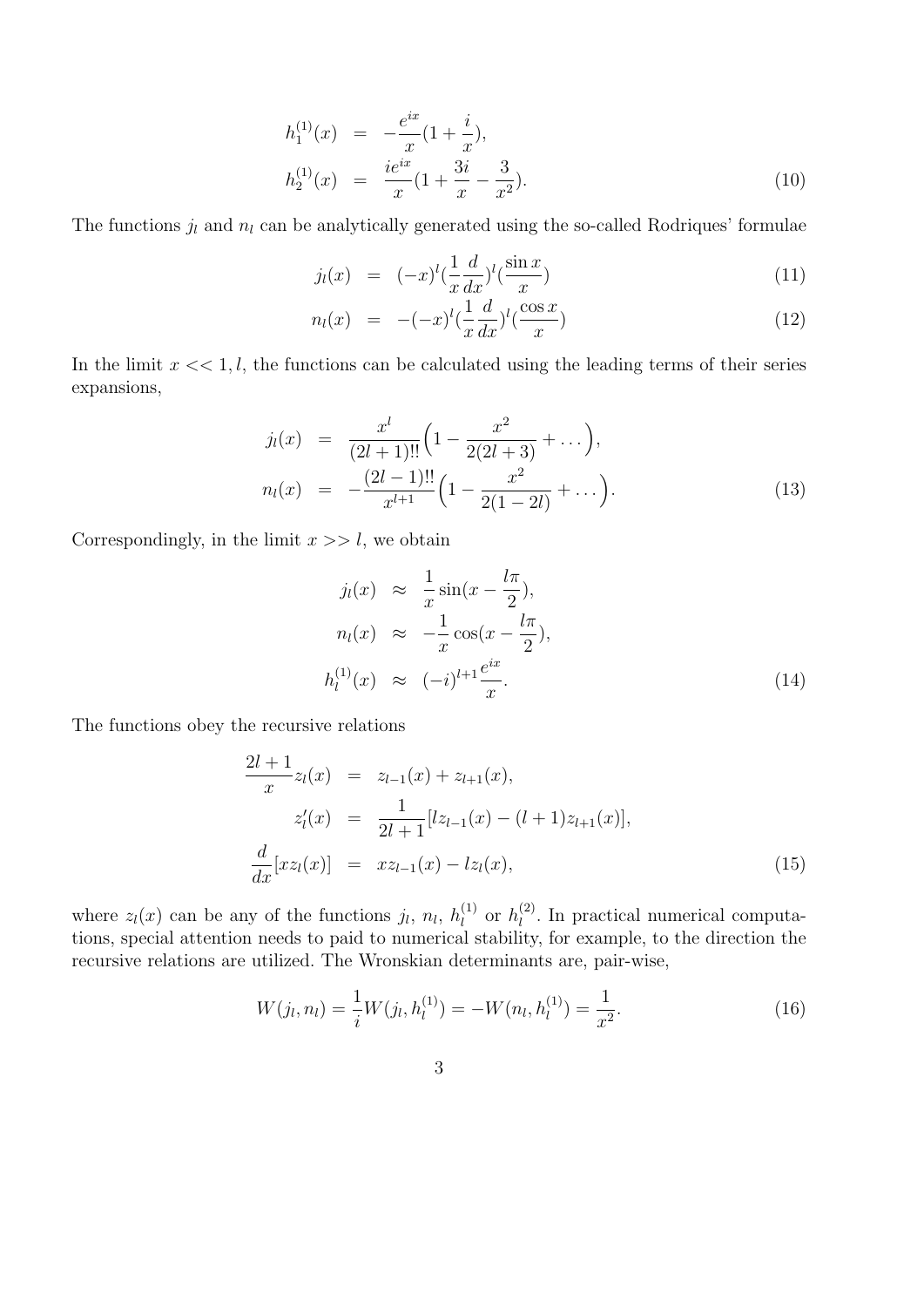Thus, the general solution of the scalar wave equation in spherical coordinates can be presented in the form

$$
\Psi(\mathbf{x}) = \sum_{l,m} \left[ A_{lm}^{(1)} h_l^{(1)}(kr) + A_{lm}^{(2)} h_l^{(2)}(kr) \right] Y_{lm}(\theta, \varphi)
$$
(17)

that is, as a sum of outgoing and incoming waves.

Consider next the properties of the spherical-harmonics functions  $Y_{lm}(\theta, \varphi)$ . According to the definition,

$$
Y_{lm}(\theta,\varphi) = \sqrt{\frac{2l+1}{4\pi} \frac{(l-m)!}{(l+m)!}} P_l^m(\cos\theta) e^{im\varphi},
$$
  
\n
$$
l = 0, 1, 2, ...,
$$
  
\n
$$
m = -l, -l+1, ..., 0, ..., l-1, l.
$$
\n(18)

The functions  $P_l^m(x)$  are associated Legendre functions that can be derived from the Legendre polynomials  $P_l(x)$  by the Rodriques' formula,

$$
P_l^m(x) = (-1)^m (1 - x^2)^{m/2} \frac{d^m}{dx^m} P_l(x)
$$
  
= 
$$
(-1)^m \frac{1}{2^l l!} (1 - x^2)^{m/2} \frac{d^{l+m}}{dx^{l+m}} (x^2 - 1)^l.
$$
 (19)

For  $P_l^m(x)$ , it is generally true that

$$
P_l^{-m}(x) = (-1)^m \frac{(l-m)!}{(l+m)!} P_l^m(x)
$$
\n(20)

so that

$$
Y_{l,-m}(\theta,\varphi) = (-1)^m Y_{l,m}^*(\theta,\varphi)
$$
\n(21)

The spherical-hamonics functions constitute a complete orthonormal set of functions,

$$
\int_{4\pi} d\Omega Y_{l',m'}^*(\theta,\varphi) Y_{l,m}(\theta,\varphi) = \delta_{ll'}\delta_{mm'},
$$
\n(22)

with the closure relation

$$
\sum_{l=0}^{\infty} \sum_{m=-l}^{l} Y_{l,m}^{*}(\theta', \varphi') Y_{l,m}(\theta, \varphi) = \delta(\varphi - \varphi') \delta(\cos \theta - \cos \theta')
$$
 (23)

For example,

$$
Y_{00} = \frac{1}{\sqrt{4\pi}},
$$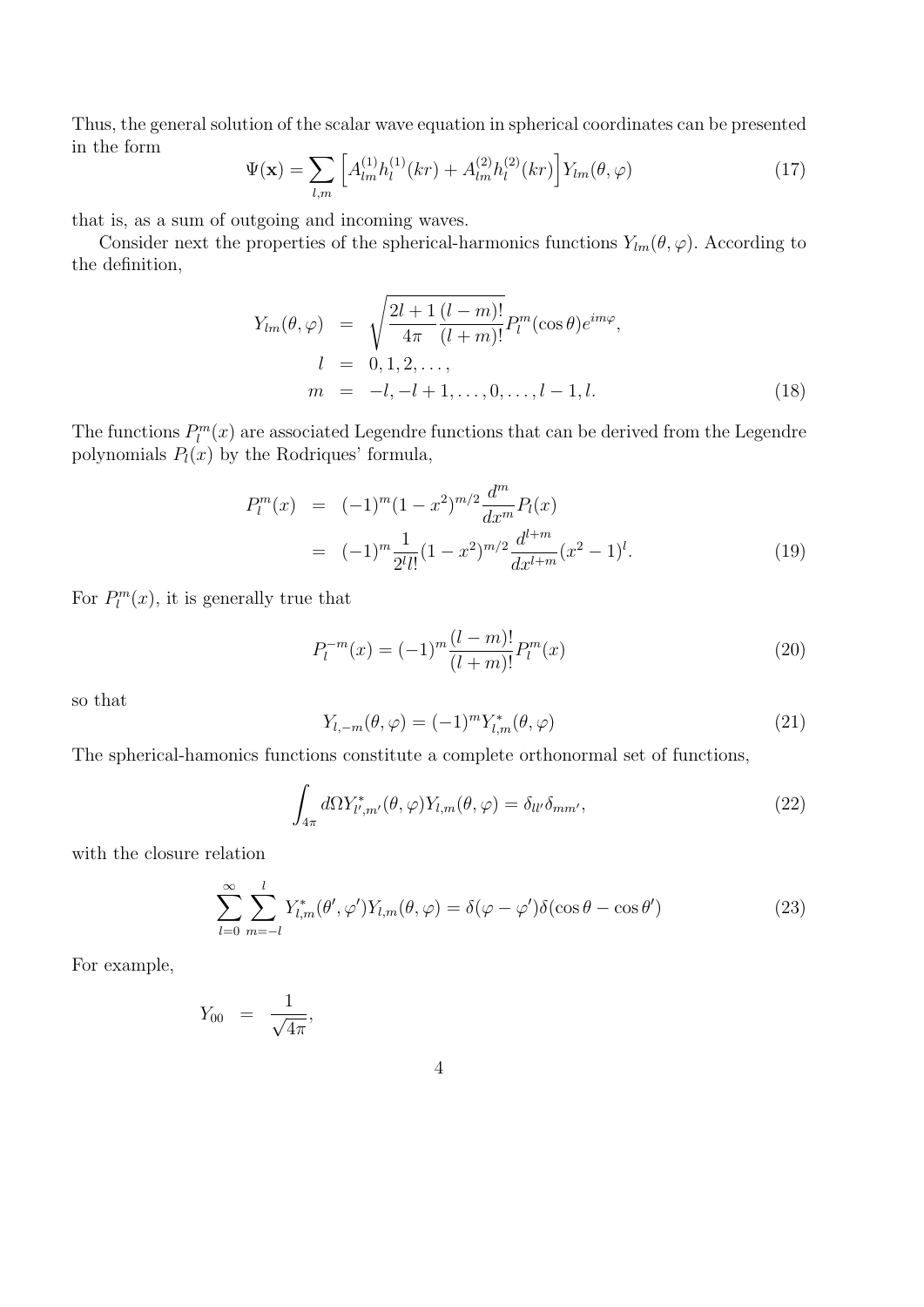$$
Y_{10} = \sqrt{\frac{3}{4\pi}} \cos \theta, \qquad Y_{11} = -\sqrt{\frac{3}{8\pi}} \sin \theta e^{i\varphi},
$$
  
\n
$$
Y_{20} = \sqrt{\frac{5}{4\pi}} (\frac{3}{2} \cos^2 \theta - \frac{1}{2}), \qquad Y_{21} = -\sqrt{\frac{15}{8\pi}} \sin \theta \cos \theta e^{i\varphi},
$$
  
\n
$$
Y_{22} = \frac{1}{4} \sqrt{\frac{15}{2\pi}} \sin^2 \theta e^{i2\varphi}.
$$
\n(24)

For example, the following recursive relations can be derived for the associated Legendre functions:

$$
P_{l}^{m+1} - \frac{2mx}{\sqrt{1 - x^{2}}} P_{l}^{m} + [l(l+1) - m(m-1)] P_{l}^{m-1} = 0
$$
  
\n
$$
(2l+1)xP_{l}^{m} = (l+m)P_{l-1}^{m} + (l-m+1)P_{l+1}^{m}
$$
  
\n
$$
(2l+1)\sqrt{1 - x^{2}}P_{l}^{m} = P_{l+1}^{m+1} - P_{l-1}^{m+1}
$$
  
\n
$$
= (l+m)(l+m-1)P_{l-1}^{m-1} - (l-m+1)(l-m+2)P_{l+1}^{m-1}
$$
  
\n
$$
\sqrt{1 - x^{2}}P_{l}^{m} = \frac{1}{2}P_{l}^{m+1} - \frac{1}{2}(l+m)(l-m+1)P_{l}^{m-1}.
$$
  
\n(25)

Let us study the spherical wave expansion of the Green's function corresponding to an outgoing wave. The Green's function fulfils the inhomogeneous wave equation

$$
(\nabla^2 + k^2)G(\mathbf{x}, \mathbf{x}') = -\delta(\mathbf{x} - \mathbf{x}')
$$
\n(26)

and is of the form

$$
G(\mathbf{x}, \mathbf{x}') = \frac{e^{ik|\mathbf{x} - \mathbf{x}'|}}{4\pi|\mathbf{x} - \mathbf{x}'|}
$$
(27)

Let us write

$$
G(\mathbf{x}, \mathbf{x}') = \sum_{lm} g_l(r, r') Y^*_{lm}(\theta', \varphi') Y_{lm}(\theta, \varphi)
$$
\n(28)

and insert this expression into the partial differential equation above. Then, we obtain

$$
\left[\frac{d^2}{dr^2} + \frac{2}{r}\frac{d}{dr} + k^2 - \frac{l(l+1)}{r^2}\right]g_l = -\frac{1}{r^2}\delta(r - r')
$$
\n(29)

with the following wave solution that is finite at the origin and and outgoing wave at infinity,

$$
g_l(r, r') = A j_l(kr_<) h_l^{(1)}(kr_>)
$$
\n(30)

where  $r$ <sub>></sub> = max(*r, r'*) and  $r$ <sub><</sub> = min(*r, r'*) and  $A = ik$ , so that the discontinuity of the derivatiuve is correct at  $r = r'$ . The spherical wave expansion of the Green's function is thus

$$
\frac{e^{ik|\mathbf{x}-\mathbf{x}'|}}{4\pi|\mathbf{x}-\mathbf{x}'|} = ik \sum_{l=0}^{\infty} j_l(kr_<)h_l^{(1)}(kr_>) \sum_{m=-l}^{l} Y_{lm}^*(\theta', \varphi') Y_{lm}(\theta, \varphi)
$$
(31)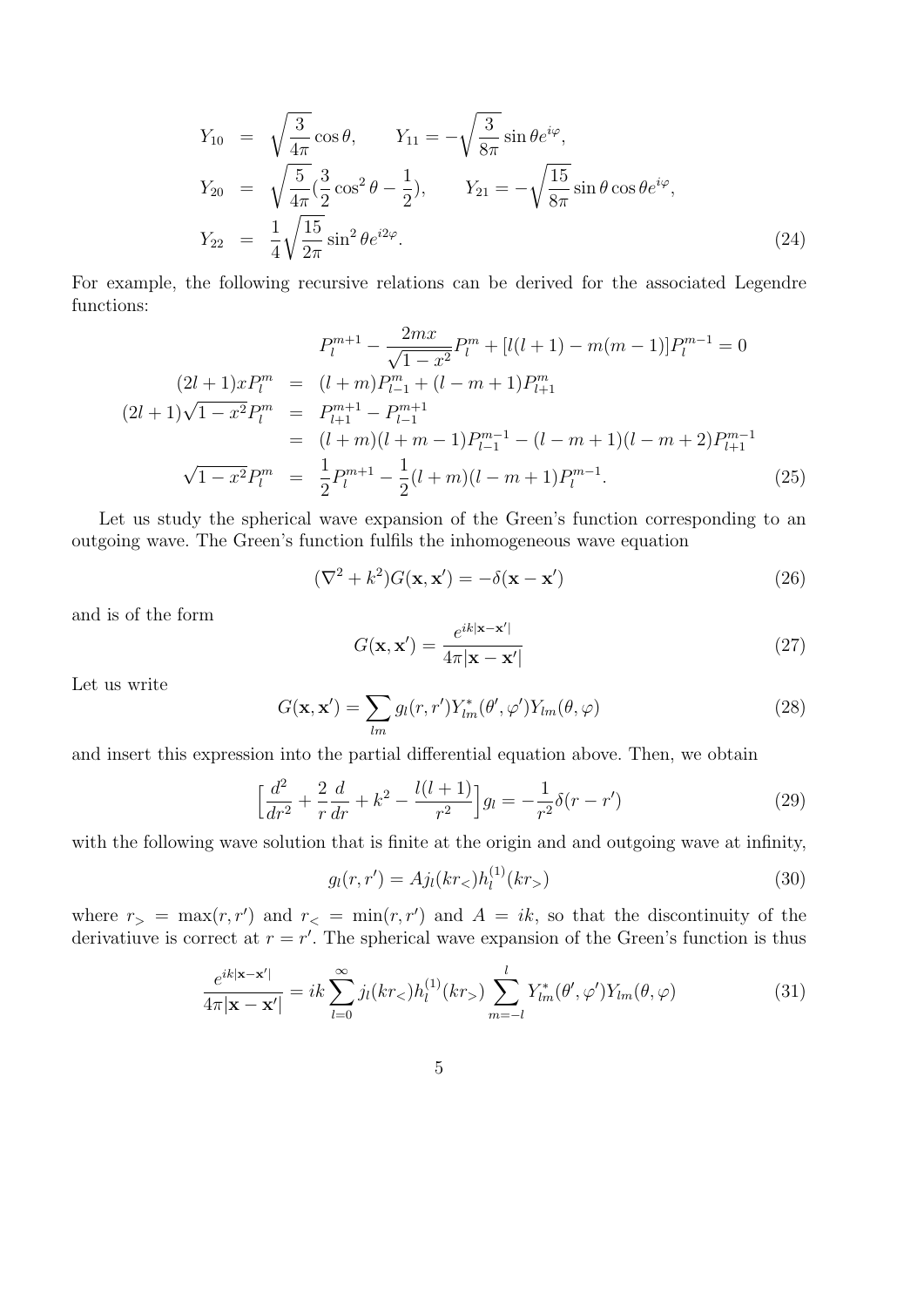In order to solve the vector wave equation, we return one more time to the angular part of the scalar wave equation and introduce useful auxiliary tools. The spherical harmonics are solutions of the following equation:

$$
-\left[\frac{1}{\sin\theta}\frac{\partial}{\partial\theta}(\sin\theta\frac{\partial}{\partial\theta}) + \frac{1}{\sin^2\theta}\frac{\partial^2}{\partial\varphi^2}\right]Y_{lm} = l(l+1)Y_{lm},
$$

which can be written in the form (cf. quantum mechanics)

$$
L^2 Y_{lm} = l(l+1)Y_{lm}
$$

where

$$
L^{2} = L_{x}^{2} + L_{y}^{2} + L_{z}^{2}
$$

$$
\mathbf{L} = \frac{1}{i} (\mathbf{r} \times \nabla)
$$

so that **L** is  $\hbar^{-1}$  times the orbital impulse momentum operator in wave mechanics. **L** can be presented conveniently using the operators  $L_+$ ,  $L_-$ , and  $L_z$ ,

$$
L_{+} = L_{x} + iL_{y} = e^{i\varphi} \left( \frac{\partial}{\partial \theta} + i \cot \theta \frac{\partial}{\partial \varphi} \right)
$$
  
\n
$$
L_{-} = L_{x} - iL_{y} = e^{-i\varphi} \left( -\frac{\partial}{\partial \theta} + i \cot \theta \frac{\partial}{\partial \varphi} \right)
$$
\n(1)

$$
L_z = -i\frac{\partial}{\partial \varphi} \tag{2}
$$

L only operates on the angular variables and  $\mathbf{r} \cdot \mathbf{L} = 0$ . For what follows, it is useful to notice that, based on the recursive relations of the spherical harmonics,

$$
L_{+}Y_{lm} = \sqrt{(l-m)(l+m+1)}Y_{l,m+1}
$$
  
\n
$$
L_{-}Y_{lm} = \sqrt{(l+m)(l-m+1)}Y_{l,m-1}
$$
\n(3)

$$
L_z Y_{lm} = m Y_{lm} \tag{4}
$$

In addition,  $\mathbf{L}, L^2$  and  $\nabla^2$  fulfil the following commutation rules:

$$
L^2 \mathbf{L} = \mathbf{L} L^2
$$
  

$$
\mathbf{L} \times \mathbf{L} = i \mathbf{L}
$$
 (5)

$$
L_j \nabla^2 = \nabla^2 L_j \tag{6}
$$

where

$$
\nabla^2 = \frac{1}{r} \frac{\partial^2}{\partial r^2} (r) - \frac{L^2}{r^2}
$$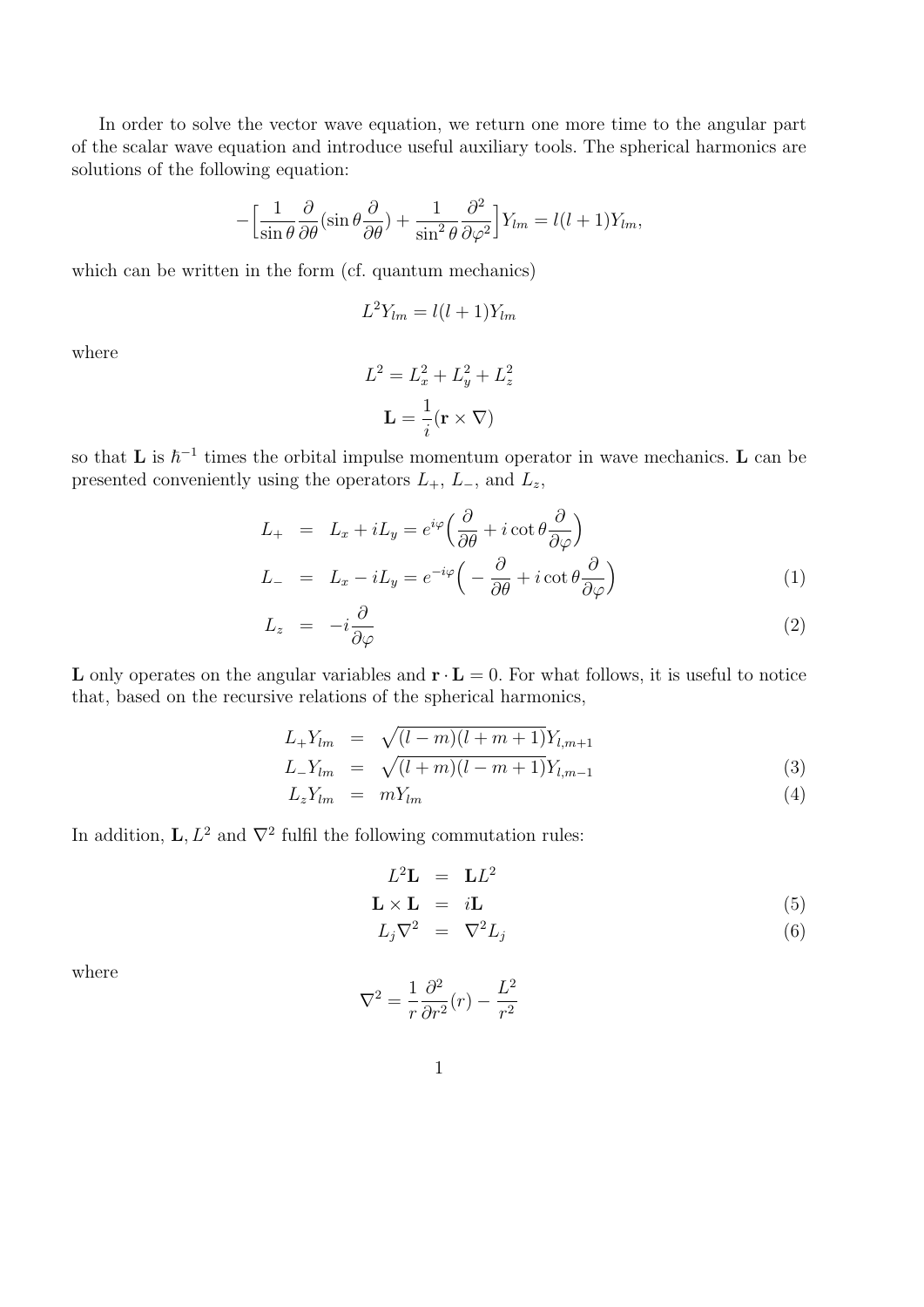### 1 Multipole expansions of electromagnetic fields

In free space, Maxwell's equations take the form (time dependence  $e^{-i\omega t}$ )

$$
\nabla \times \mathbf{E} = ik\zeta_0 \mathbf{H}, \qquad \nabla \times \mathbf{H} = -ik\mathbf{E}/\zeta_0 \tag{7}
$$
  

$$
\nabla \cdot \mathbf{E} = 0, \qquad \nabla \cdot \mathbf{H} = 0 \tag{8}
$$

where  $k = \omega/c$ . If the **E**-field is eliminated, one obtains

$$
(\nabla^2 + k^2)\mathbf{H} = 0, \qquad \nabla \cdot \mathbf{H} = 0
$$

$$
\mathbf{H} = -\frac{i}{k\zeta_0} \nabla \times \mathbf{E}
$$

Alternatively, eliminating the H-field yields

$$
(\nabla^2 + k^2)\mathbf{E} = 0, \qquad \nabla \cdot \mathbf{E} = 0
$$

$$
\mathbf{E} = \frac{i\zeta_0}{k} \nabla \times \mathbf{H}.
$$

Both groups of three equations are equivalent to the original Maxwell's equations. We attempt to find multipole solutions for the vector fields E and H. It is clear that each Cartesian component of E and H fulfil the scalar wave equation so that each component could be developed into series in multipoles of the scalar wave equation. However, the conditions about the sourceless nature of both  $E$  and  $H$  would be difficult to account for and it would be difficult to construct pure multipoles for the vector wave equation.

Instead, we start from the scalar quantity  $\mathbf{r} \cdot \mathbf{A}$ , where **A** is a regularly behaving vector field. First,

$$
\nabla^2(\mathbf{r} \cdot \mathbf{A}) = \mathbf{r} \cdot (\nabla^2 \mathbf{A}) + 2\nabla \cdot \mathbf{A}
$$

so that

$$
\nabla^2(\mathbf{r} \cdot \mathbf{E}) = \mathbf{r} \cdot (-k^2 \mathbf{E}) \Leftrightarrow (\nabla^2 + k^2)(\mathbf{r} \cdot \mathbf{E}) = 0
$$

and, in a corresponding way,

$$
(\nabla^2 + k^2)(\mathbf{r} \cdot \mathbf{H}) = 0
$$

Therefor, the general solution for  $\mathbf{r} \cdot \mathbf{E}$  and  $\mathbf{r} \cdot \mathbf{H}$ :n can be presented as series of basis functions of the scalar wave equation.

We define the magnetic multipole of order  $(l, m)$  by the conditions

$$
\mathbf{r} \cdot \mathbf{H}_{lm}^{(M)} = \frac{l(l+1)}{k} g_l(kr) Y_{lm}(\theta, \varphi)
$$
  

$$
\mathbf{r} \cdot \mathbf{E}_{lm}^{(M)} = 0
$$
 (9)

where  $g_l(kr) = A_l^{(1)}h_l^{(1)}(kr) + A_l^{(2)}h_l^{(2)}(kr)$  (the coefficient  $l(l+1)/k$  has been introduced for convenience).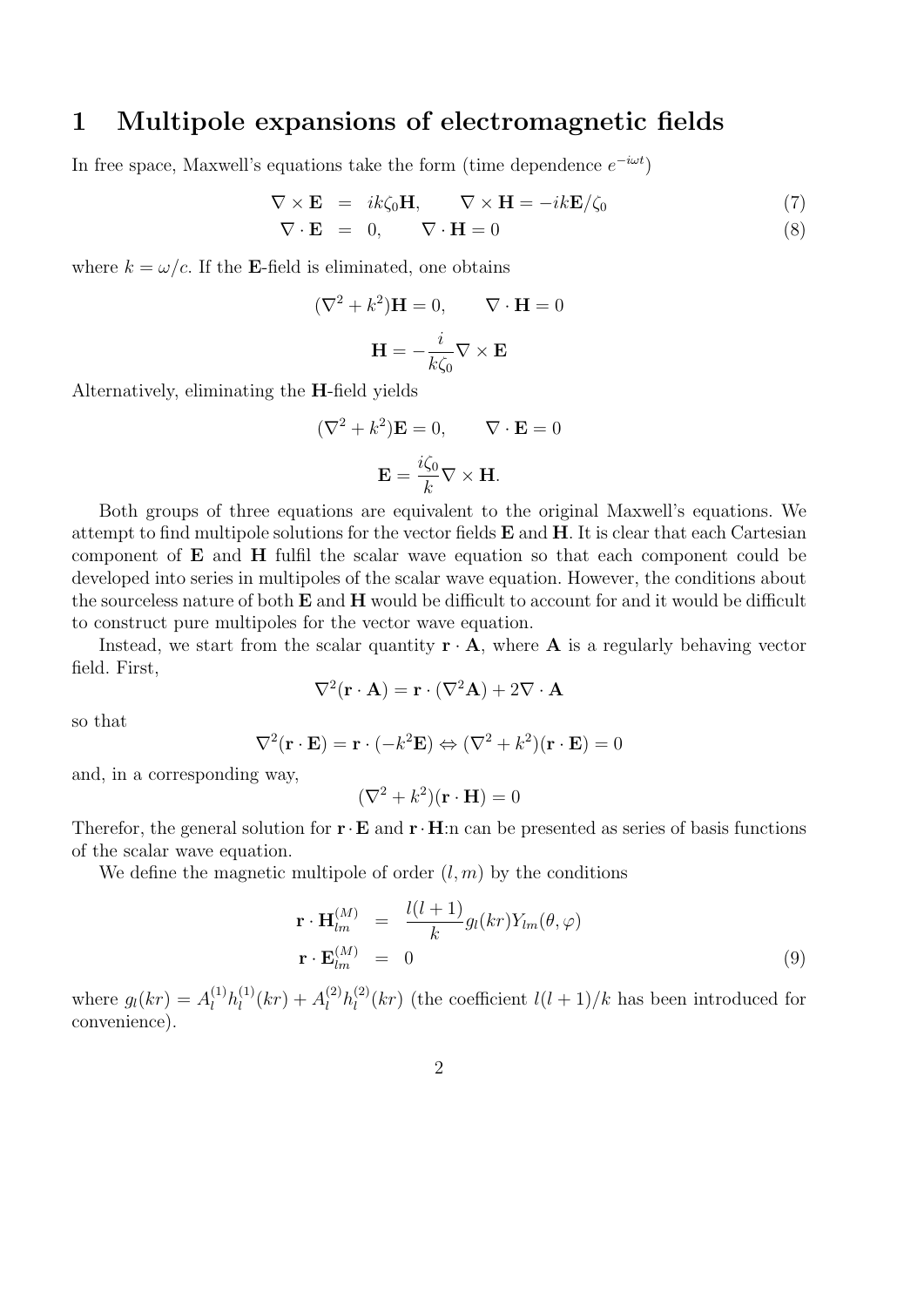Now

$$
\zeta_0 k \mathbf{r} \cdot \mathbf{H} = \frac{1}{i} \mathbf{r} \cdot (\nabla \times \mathbf{E}) = \frac{1}{i} (\mathbf{r} \times \nabla) \cdot \mathbf{E} = \mathbf{L} \cdot \mathbf{E}
$$

where **L** is the operator showin g up when solving the scalar wave equation. When  $\mathbf{r} \cdot \mathbf{H} =$  $\mathbf{r} \cdot H_{lm}^{(M)}$ , it must be true that

$$
\mathbf{L} \cdot \mathbf{E}_{lm}^{(M)}(r,\theta,\varphi) = l(l+1)\zeta_0 g_l(kr) Y_{lm}(\theta,\varphi)
$$

and

$$
\mathbf{r} \cdot \mathbf{E}_{lm}^{(M)} = 0
$$

Since **L** only operates on the angular variables  $(\theta, \varphi)$ , the *r*-dependence of  $\mathbf{E}_{lm}^{(M)}$  is  $g_l(kr)$ . In order for  $\mathbf{L} \cdot \mathbf{E}_{lm}^{(M)}$  to produce a pure  $Y_{lm}(\theta, \varphi)$  angular dependence,  $\mathbf{E}_{lm}^{(M)}$  need to be prepared using the  $L_z$ ,  $L_+$ , and  $L_-$ -operators so that, ultimately,

$$
\mathbf{E}_{lm}^{(M)} = \zeta_0 g_l(kr) \mathbf{L} Y_{lm}(\theta, \varphi)
$$
  

$$
\mathbf{H}_{lm}^{(M)} = -\frac{1}{k\zeta_0} \nabla \times \mathbf{E}_{lm}^{(M)}
$$
(10)

This is the definition for the electromagnetic fields of the magnetic multipole of order (*l, m*). Occasionally, this is also called the transverse electric multipole (TE).

The electromagnetic fields of an electric or transverse magnetic (TM) multipole of order  $(l, m)$  follow from the conditions

$$
\mathbf{r} \cdot \mathbf{E}_{lm}^{(E)} = -\zeta_0 \frac{l(l+1)}{k} f_l(kr) Y_{lm}(\theta, \varphi)
$$
  

$$
\mathbf{r} \cdot \mathbf{H}_{lm}^{(E)} = 0
$$

and are of the form

$$
\mathbf{H}_{lm}^{(E)} = f_l(kr)\mathbf{L}Y_{lm}(\theta,\varphi)
$$
\n
$$
\mathbf{E}_{lm}^{(E)} = \frac{i\zeta_0}{k}\nabla \times \mathbf{H}_{lm}^{(E)}
$$
\n(11)

where the *r*-dependent part  $f_l(kr)$  is again a combination of the spherical Hankel or Bessel and Neumann functions.

It can be shown that the electric and magnetic multipole fields constitute a complete vectorial set of solutions for Maxwell's equations in source-free space. In what follows, the terminology of electric and magnetic multipoles is being used as, physically, the sources are the electric charge density and the magnetic moment density, respectively.

In the consideration of vector spherical harmonics, the vector spherical harmonics functions  $LY_{lm}$  assume a central role. For convenience, the vector functions are normalized so that the final vector spherical harmonics are

$$
\mathbf{X}_{lm}(\theta,\varphi)\equiv\frac{1}{\sqrt{l(l+1)}}\mathbf{L}Y_{lm}(\theta,\varphi)
$$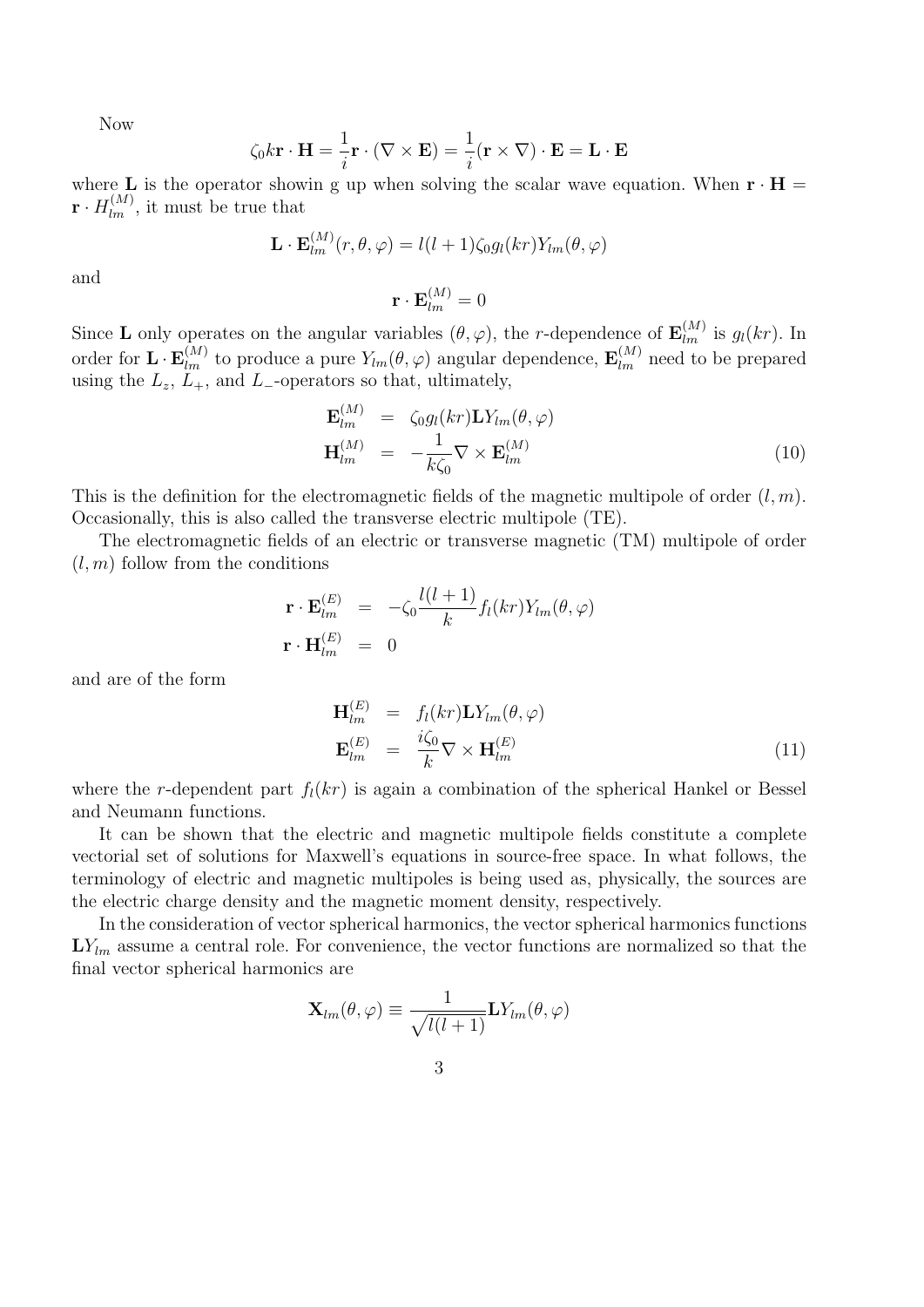We define  $\mathbf{X}_{00} \equiv 0$ , since spherically symmetric solutions to Maxwell's equations only exist in source-free space at the static limit  $k \to 0$ . For  $\mathbf{X}_{lm}$ , the following orthogonality relations can be ascertained,

$$
\int_{(4\pi)} d\Omega \mathbf{X}_{l',m'}^* \cdot \mathbf{X}_{lm} = \delta_{ll'} \delta_{mm'}
$$

$$
\int_{(4\pi)} d\Omega \mathbf{X}_{l',m'}^* \cdot (\mathbf{r} \times \mathbf{X}_{lm}) = 0
$$

The proof is left for an exercise.

The general solution for Maxwell's equations can now be written as an expansion of electric and magnetic multipoles,

$$
\mathbf{H} = \sum_{l,m} \left[ a_E(l,m) f_l(kr) \mathbf{X}_{lm} - \frac{i}{k} a_M(l,m) \nabla \times g_l(kr) \mathbf{X}_{lm} \right]
$$

$$
\mathbf{E} = \zeta_0 \sum_{l,m} \left[ \frac{i}{k} a_E(l,m) \nabla \times f_l(kr) \mathbf{X}_{lm} + a_M(l,m) g_l(kr) \mathbf{X}_{lm} \right]
$$

where the coefficients  $a_E(l, m)$  and  $a_M(l, m)$  give the amount of electric and magnetic multipoles of order  $(l, m)$ . The functions  $f_l(kr)$  and  $g_l(kr)$  are linear combinations of  $h_l^{(1,2)}$  or  $j_l$  and  $n_l$ . The coefficients  $a_E(l,m)$  and  $a_M(l,m)$  are determined by the sources and the boundary conditions. Explicitly, this is seen by the scalar quantitites  $\mathbf{r} \cdot \mathbf{H}$  and  $\mathbf{r} \cdot \mathbf{E}$  being sufficient to determine the unknown coefficients:

$$
a_M(l,m)g_l(kr) = \frac{k}{\sqrt{l(l+1)}} \int_{(4\pi)} d\Omega Y_{lm}^* \mathbf{r} \cdot \mathbf{H}
$$

$$
\zeta_0 a_E(l,m) f_l(kr) = -\frac{k}{\sqrt{l(l+1)}} \int_{(4\pi)} d\Omega Y_{lm}^* \mathbf{r} \cdot \mathbf{E}
$$

When  $\mathbf{r} \cdot \mathbf{H}$  and  $\mathbf{r} \cdot \mathbf{E}$  are known at two distances differing from one another in the source-free region, the fields can be unambiguously determined, all the way to the mutual proportions of the two parts in the radial dependences  $f_l$  and  $g_l$ .

# 2 Energy in multipole fields

Consider multipole fields in the near zone *kr <<* 1. Then, the leading contribution derives from the Neumann function so that  $f_l \propto n_l$ ; assume that the coefficient of the multipole in question differs from zero. We obtain

$$
\mathbf{H}_{lm}^{(E)} \rightarrow -\frac{k}{l} \mathbf{L} \frac{Y_{lm}}{r^{l+1}}
$$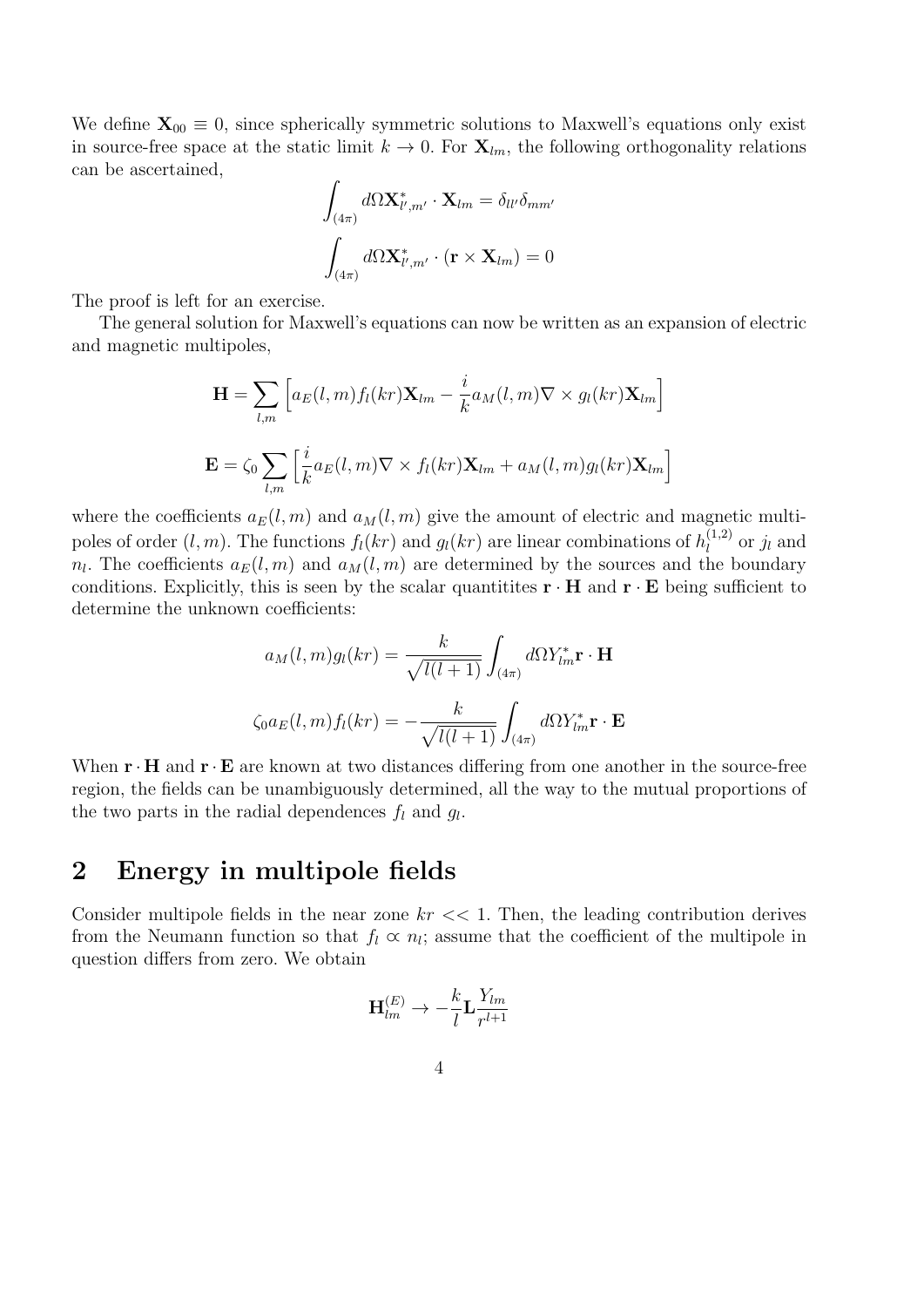where the factor  $-k/l$  is introduced for convenience. In order to calculate the electric field, we must compute the curl of the right-hand side of the equation; in doing this, we make use of the result

$$
i\nabla \times \mathbf{L} = \mathbf{r}\nabla^2 - \nabla(1 + r\frac{\partial}{\partial r})
$$

The electric field is

$$
\mathbf{E}_{lm}^{(E)} \rightarrow -\frac{i}{l} \zeta_0 \nabla \times \mathbf{L} \left( \frac{Y_{lm}}{r^{l+1}} \right)
$$

and, since  $Y_{lm}/r^{l+1}$  obeys the Laplace equation,

$$
\nabla^2 \frac{Y_{lm}}{r^{l+1}} = 0
$$

and, for the electric field, we obtain

$$
\mathbf{E}_{lm}^{(E)} \rightarrow -\zeta_0 \nabla \frac{Y_{lm}}{r^{l+1}}
$$

which is the multipole field of electrostatics. The magnetic field  $\mathbf{H}_{lm}^{(E)}$  is smaller than  $\mathbf{E}_{lm}^{(E)}/\zeta_0$ by a factor of *kr* so that, in the near zone, the magnetic field of the electric multipole is considerably smaller than the electric field (cf. earlier treatment for an electric dipole moment).

By exchanging  $E$  and  $H$  in the previous analysis, we can obtain the case of the magnetic multipole,

$$
\mathbf{E}^{(E)} \to -\zeta_0 \mathbf{H}^{(M)}, \qquad \mathbf{H}^{(E)} \to \mathbf{E}^{(M)}/\zeta_0
$$

Let us study the multipole fields in the far zone *kr >>* 1. The fields depend on the boundary conditions set and, as an example, we study outgoing waves that are applicable to the case of radiation by a localized source, too. Now  $f_l(kr) \propto h_l^{(1)}(kr)$  and

$$
\mathbf{H}_{lm}^{(E)} \rightarrow (-i)^{l+1} \frac{e^{ikr}}{kr} \mathbf{L} Y_{lm}
$$

and the electric field is of the form

$$
\mathbf{E}_{lm}^{(E)} = \zeta_0 \frac{(-i)^l}{k^2} \Big[ \nabla \Big( \frac{e^{ikr}}{r} \Big) \times \mathbf{L} Y_{lm} + \frac{e^{ikr}}{r} \nabla \times \mathbf{L} Y_{lm} \Big]
$$

The asymptotic form of  $h_l^{(1)}$  is already used in the expression of the electric field so only factors proportional to  $r^{-1}$  can be conserved in the expressions. By using, again, the aforedescribed result for  $\nabla \times L$ , we obtain

$$
\mathbf{E}_{lm}^{(E)} = -\zeta_0(-i)^{l+1} \frac{e^{ikr}}{kr} \Big[ \mathbf{n} \times \mathbf{L} Y_{lm} - \frac{1}{k} (\mathbf{r} \nabla^2 - \nabla) Y_{lm} \Big]
$$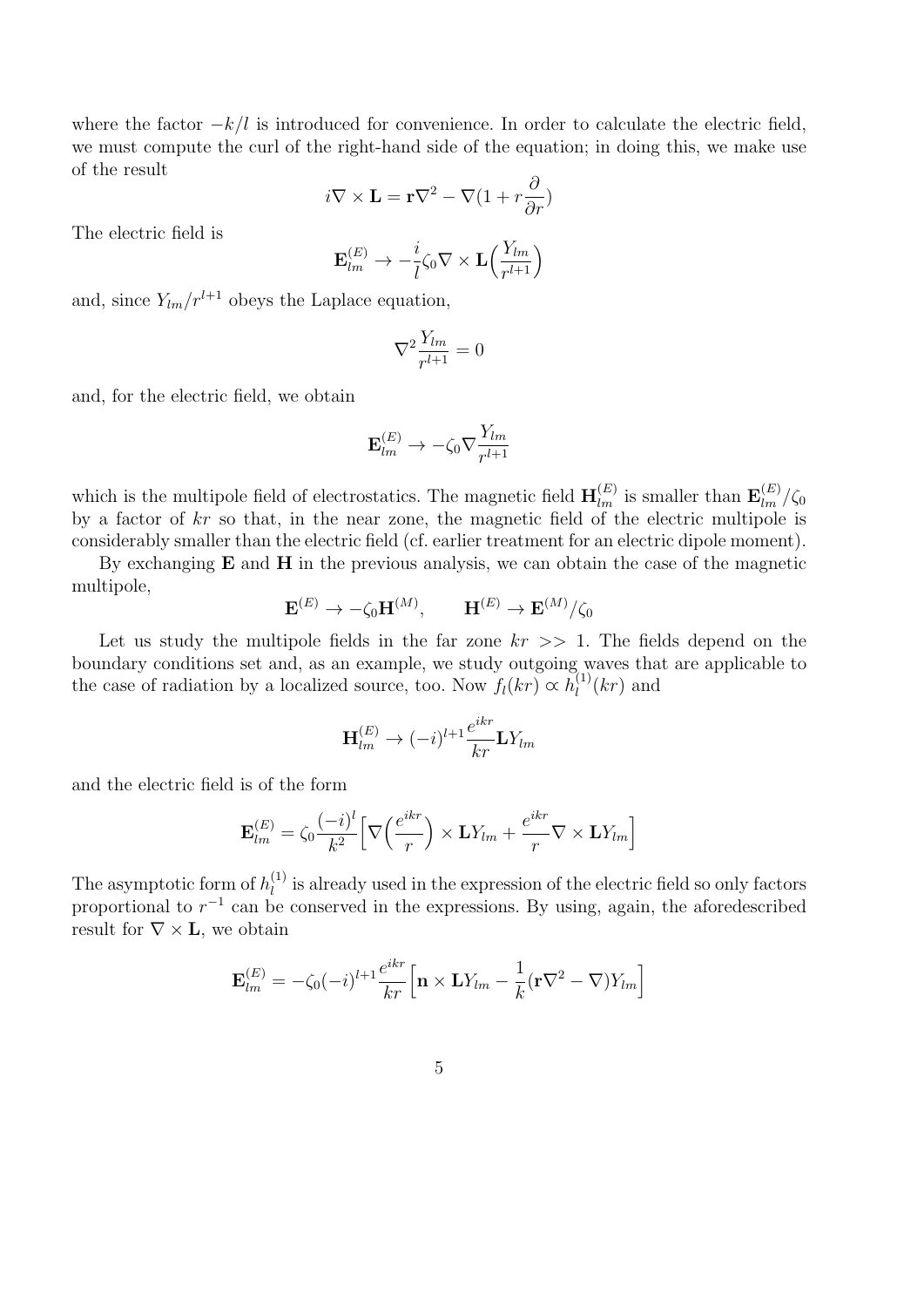where  $\mathbf{n} = \mathbf{r}/r$ . The second term on the right is of the order of  $1/kr$  and can be omitted from the expression in parentheses in the limit *kr >>* 1. We obtain

$$
\mathbf{E}_{lm}^{(E)} = \zeta_0 \mathbf{H}_{lm}^{(E)} \times \mathbf{n}
$$

where  $\mathbf{H}_{lm}^{(E)}$  is asymptotic form given above.

The multipole fields can be utilized in the computation of the energy transported by the radiation. As an example, consider the linear superposition of electric multipoles of order  $(l, m)$  with different values of m, when l is kept constant. The fields are of the form

$$
\mathbf{H}_{l} = \sum_{m} a_{E}(l, m) \mathbf{X}_{lm} h_{l}^{(1)}(kr) e^{-i\omega t}
$$

$$
\mathbf{E}_{l} = \frac{i}{k} \zeta_{0} \nabla \times \mathbf{H}_{l}
$$

The time-averaged energy density of time-harmonic fields is

$$
u = \frac{\epsilon_0}{4} (\mathbf{E} \cdot \mathbf{E}^* + \zeta_0^2 \mathbf{H} \cdot \mathbf{H}^*)
$$

In the far zone, the two terms of the energy density are equal and, in a spherical shell  $r, r+dr$ , there is the following amount of energy:

$$
dU = \frac{\mu_0 dr}{2k^2} \sum_{m,m'} a_E^*(l, m') a_E(l, m) \int_{(4\pi)} d\Omega \mathbf{X}_{lm'}^* \cdot \mathbf{X}_{lm}
$$

and, due to the orthogonality,

$$
\frac{dU}{dr} = \frac{\mu_0}{2k^2} \sum_m |a_E(l, m)|^2
$$

which is independent of  $r$ . In the general case of electric and magnetic multipoles, the summation goes over both *l* and *m* and  $|a_E|^2 \to |a_E|^2 + |a_M|^2$ . In the spherical shell in the radiation zone, the total energy is thus the incoherent sum over all multipoles.

## 3 Angular dependence of multipole radiation

For an arbitrary localized source distribution, the fields in the radiation zone are obtained as a superposition

$$
\mathbf{H} \to \frac{e^{ikr-i\omega t}}{kr} \sum_{lm} (-i)^{l+1} \Big[ a_E(l,m) \mathbf{X}_{lm} + a_M(l,m) \mathbf{n} \times \mathbf{X}_{lm} \Big]
$$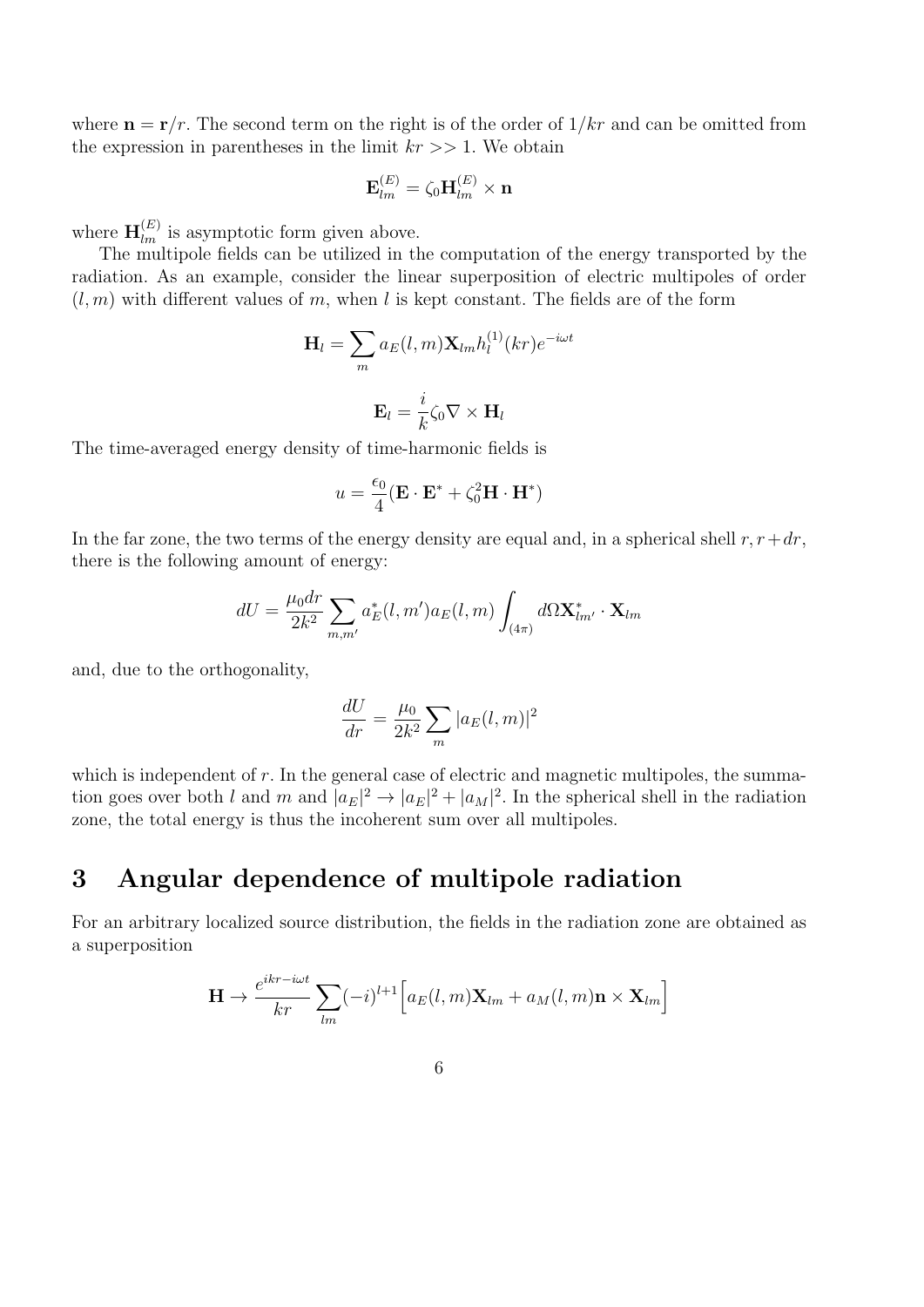$$
\mathbf{E} \to \zeta_0 \mathbf{H} \times \mathbf{n}, \qquad \mathbf{n} = \frac{\mathbf{r}}{r}
$$

where the coefficients  $a_E(l,m)$  and  $a_M(l,m)$  are connected to the properties of the source. The time-averaged power as per solid angle is

$$
\frac{dP}{d\Omega} = \frac{\zeta_0}{2k^2} |\sum_{l,m} (-i)^{l+1} \Big[ a_E(l,m) \mathbf{X}_{lm} \times \mathbf{n} + a_M(l,m) \mathbf{X}_{lm} \Big]|^2
$$

The dimension of the expression inside the *||* marks is the dimension of the magnetic field. The directions of the vectors determine the polarization of the radiation. The angular dependence of the electric and magnetic multipoles of order  $(l, m)$  coincide but the polarizations are perpendicular to one another. It then follows that the order of the multipoles can be determined from the angualr dependence but the electric or magnetic nature can be determined only after a polarization measurement.

The angular dependence of a pure multipole of order (*l, m*) is

$$
\frac{dP(l,m)}{d\Omega} = \frac{\zeta_0}{2k^2} |a(l,m)|^2 |\mathbf{X}_{lm}|^2
$$

Based on the definition of  $\mathbf{X}_{lm}$  and the rules of calculus for  $L_+$  and  $L_-$ ,

$$
\frac{dP(l,m)}{d\Omega} = \frac{\zeta_0|a(l,m)|^2}{2k^2l(l+1)} \Big[\frac{1}{2}(l-m)(l+m+1)|Y_{l,m+1}|^2 + \frac{1}{2}(l+m)(l-m+1)|Y_{l,m-1}|^2 + m^2|Y_{lm}|^2\Big]
$$

Examples of angular dependences  $|\mathbf{X}_{lm}(\theta,\varphi)|^2$  follow: Dipole: (dipole vibrating in the direction of the *z*-axis)

$$
l = 1, m = 0 \qquad \frac{3}{8\pi} \sin^2 \theta
$$

(dipoles vibrating along the *x*- and *y*-axes with a phase difference  $\frac{\pi}{2}$ )

$$
l = 1, m = \pm 1
$$
  $\frac{3}{16\pi}(1 + \cos^2 \theta)$ 

Quadrupole:

$$
l = 2, m = 0 \qquad \frac{15}{8\pi} \sin^2 \theta \cos^2 \theta
$$

$$
l = 2, m = \pm 1 \qquad \frac{5}{16\pi} (1 - 3\cos^2 \theta + 4\cos^4 \theta)
$$

$$
l = 2, m = \pm 2 \qquad \frac{5}{16\pi} (1 - \cos^4 \theta)
$$

With the help of the addition rule for spherical harmonics, one can show that

$$
\sum_{m=-l}^{l} |\mathbf{X}_{lm}(\theta,\varphi)|^2 = \frac{2l+1}{4\pi}
$$